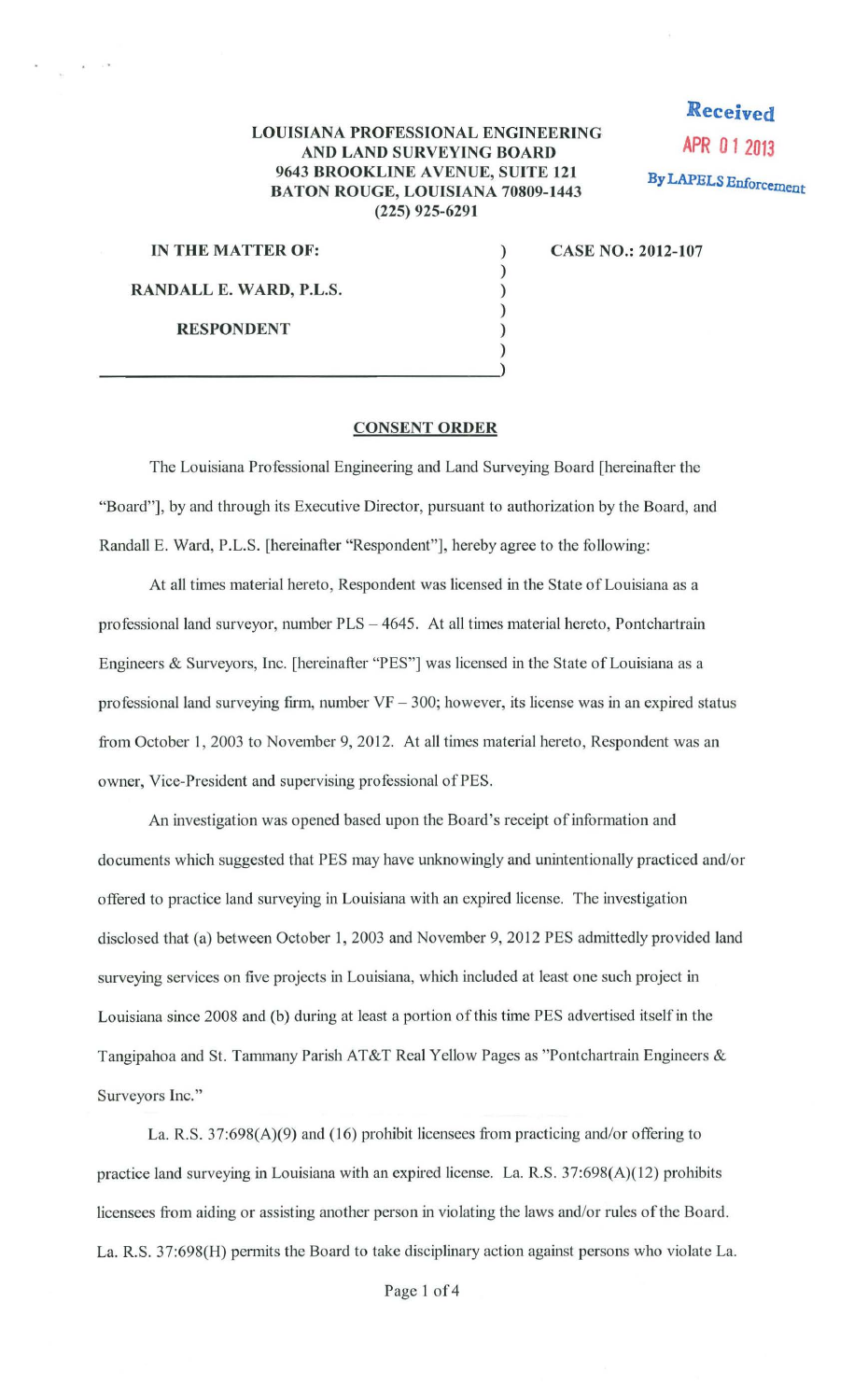R.S. 37:698(A)(12), upon a finding of guilt following the preferral of charges, notice and hearing and a majority vote of its entire membership authorized to participate in the proceeding. La. R.S.  $37:698(A)(9)$ ,  $(12)$  and  $(16)$  and  $37:698(H)$  were in effect at all times material hereto.

It is undisputed that (a) PES's license to practice and/or offer to practice land surveying in Louisiana was unknowingly and unintentionally in an expired status between October 1, 2003 and November 9, 2012, (b) during this time period PES practiced and/or offered to practice land surveying in Louisiana and (c) Respondent unknowingly and unintentionally aided or assisted PES in violating the laws and/or rules of the Board.

By letter dated February 27, 2013, the Board gave notice to Respondent that it was considering the preferral of charges against Respondent on the grounds that he may have violated La. R.S. 37:698(A)(12), relative to the aiding or assisting of another person in violating the laws and/or rules of the Board.

Wishing to dispense with the need for further disciplinary action and to conclude the instant proceeding without further delay and expense, for the purpose of this proceeding only, Respondent and the Board do hereby enter into this Consent Order, in which Respondent of his own free will consents to the issuance of a Consent Order by the Board, wherein Respondent ! agrees to (a) pay a fine of one thousand (\$1,000.00) dollars, (b) pay administrative costs of three hundred eight and 92/100 (\$308.92) dollars, (c) successfully complete the Board's online Louisiana Laws and Rules Quiz, (d) successfully complete the Board's online Louisiana Professionalism and Ethics Quiz and (e) the publishing of this Consent Order on the Board's website and a summary of this matter in the Board's official journal, the Louisiana Engineer and Surveyor Journal, and the reporting of this matter to the National Council of Examiners for Engineering and Surveying (NCEES), identifying Respondent by name.

Respondent admits to unknowing and unintentional violations of the referenced laws and/or rules regarding the aiding or assisting of another person in violating the laws and/or rules of the Board. Respondent acknowledges awareness of said laws and/or rules and states that he will comply with all applicable laws and rules henceforth. Respondent has been advised of his right to be represented by counsel before the Board and/or to appear at any hearing personally or by counsel and present witnesses and evidence in his own behalf, and he hereby waives this right and his right to appeal; and he states affrrmatively that he has been afforded all administrative Page 2 of 4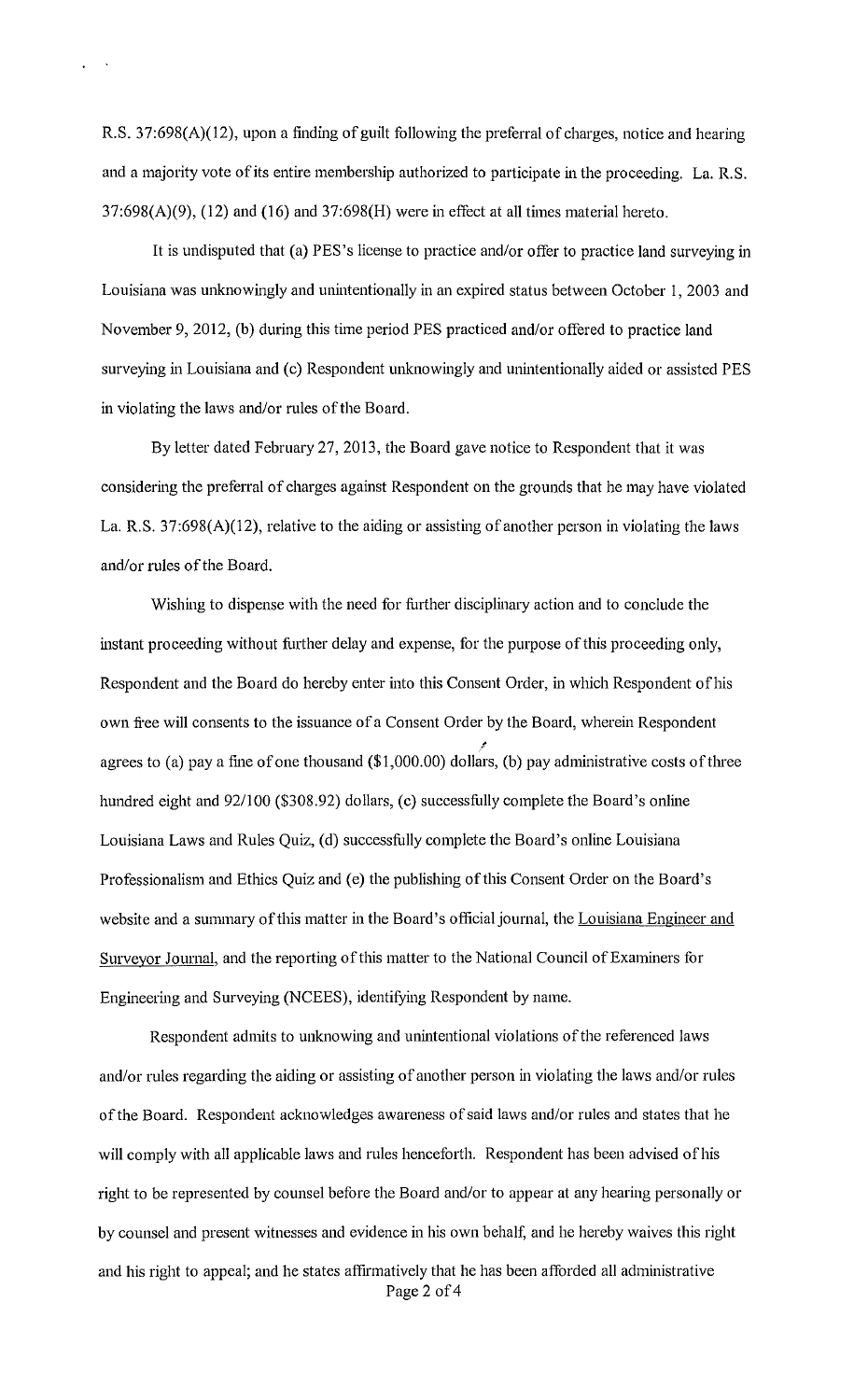remedies due him under the law. Respondent further acknowledges awareness of the fact that the signed original of this Consent Order will remain in the custody of the Board as a public record and will be made available for public inspection and copying upon request.

Therefore, in consideration of the foregoing and by signing this Consent Order, Respondent does hereby waive his right to a hearing before the Board, to the presenting of evidence and witnesses in his behalf, to Findings of Fact and Conclusions of Law in this case, and to judicial review of this Consent Order.

Respondent hereby represents (a) that he fully understands the meaning and intent of this Consent Order, including but not limited to its final and binding effect, (b) that he has voluntarily entered into this Consent Order and that no other promise or agreement of any kind has been made to or with him by any person whatsoever to cause the execution of this instrument and (c) that the sanctions set forth in this Consent Order do not prevent the Board from taking further disciplinary or enforcement action against Respondent on matters not specifically addressed in this Consent Order.

WHEREFORE, the Louisiana Professional Engineering and Land Surveying Board and Respondent agree that:

I. Respondent shall pay a fine of one thousand (\$1 ,000.00) dollars, which shall be tendered to the Board by certified check payable to the Board, due upon the signing of this Consent Order; and

2. Respondent shall pay administrative costs of three hundred eight and 92/100 (\$308.92) dollars, which shall be tendered to the Board by certified check payable to the Board, due upon the signing of this Consent Order; and

3. Respondent shall successfully complete the Board's online Louisiana Laws and Rules Quiz with a score of 90% or higher and return it to the Board within sixty (60) days of the effective date of this Consent Order; and

4. Respondent shall successfully complete the Board's online Louisiana Professionalism and Ethics Quiz with a score of 90% or higher and return it to the Board within sixty (60) days of the effective date of this Consent Order; and

5. This Consent Order shall be published on the Board's website and a summary of this matter shall be printed in the official journal of the Board, the Louisiana Engineer and Page 3 of 4